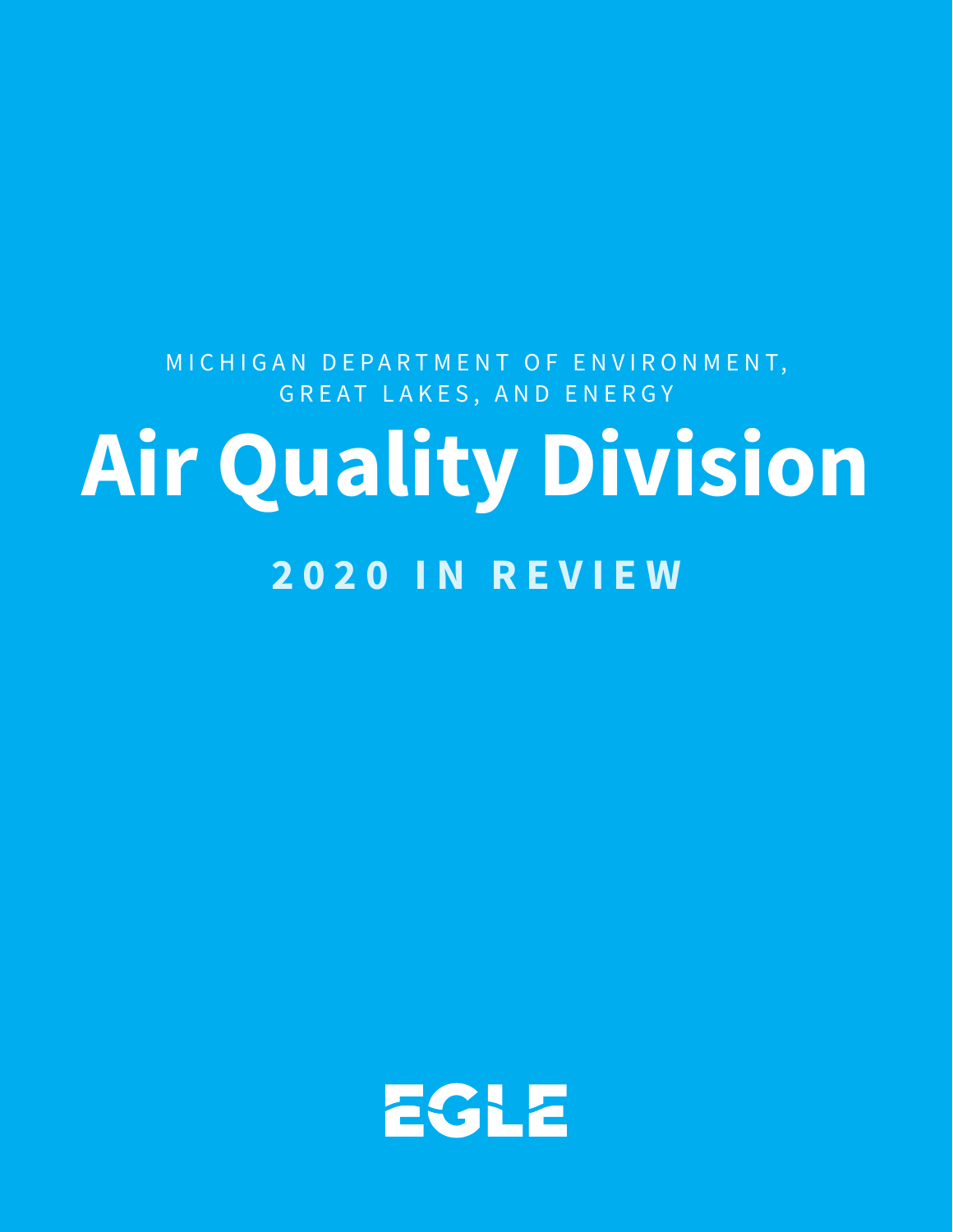

EGLE's mission is to protect Michigan's environment and public health by managing air, water, land, and energy resources. The Air Quality Division values our work, our mission, and the diverse ways we engage with our many stakeholders. With 2020 being a year like no other in recent memory, we wondered how we would be affected. We rose to the challenge before us and put protection of the state's air resources first. Day-to-day, week-to-week and month-to-month we adapted our work and made changes to support our mission. We saw many changes as our staff began working from home, many for the first time. Technology and our reliance on it became critically important as we learned new ways to connect with our stakeholders and each other. We continued our tradition of finding creative solutions to the challenges we faced, from establishment of a remote compliance process to hosting virtual public meetings.

While things looked different in so many ways, air quality and the protection of our Michigan residents, stayed at the forefront of our minds. Work continued to move forward with necessary inspections, air permit reviews, air emission testing and monitoring, and all the other various ways our work supports one of our state's most important resources, our air.

We are pleased to provide you with our 2020 Air Quality Division Year in Review.

Sincerely,

Mayann

Mary Ann Dolehanty, Air Quality Division Director

Michigan Department of Environment, Great Lakes, and Energy







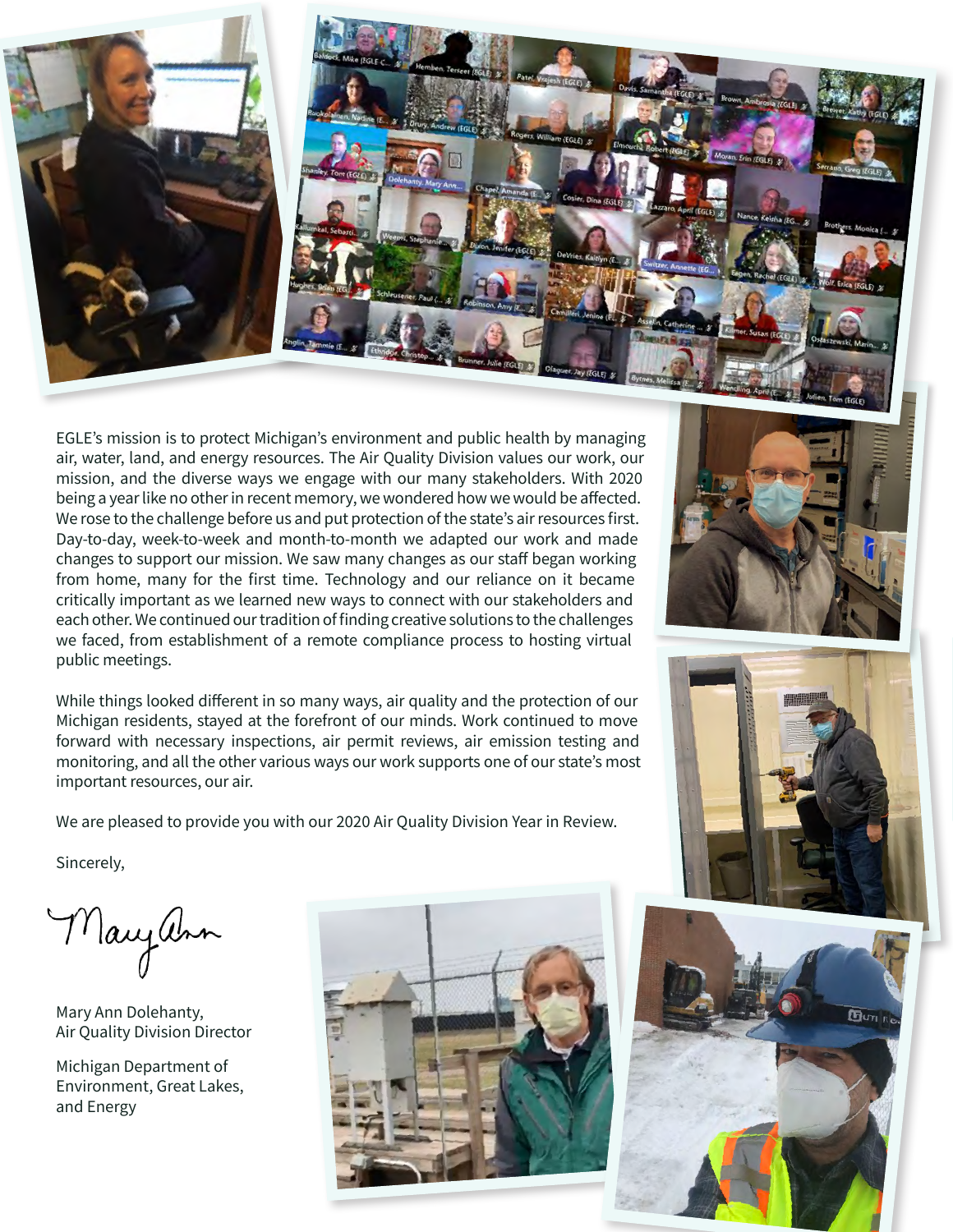## **PERMIT TO INSTALL**



**14%** technically complete applications with final action in a timely manner\*

*\*60 days for non public comment and 120 for permits with public comments requirement*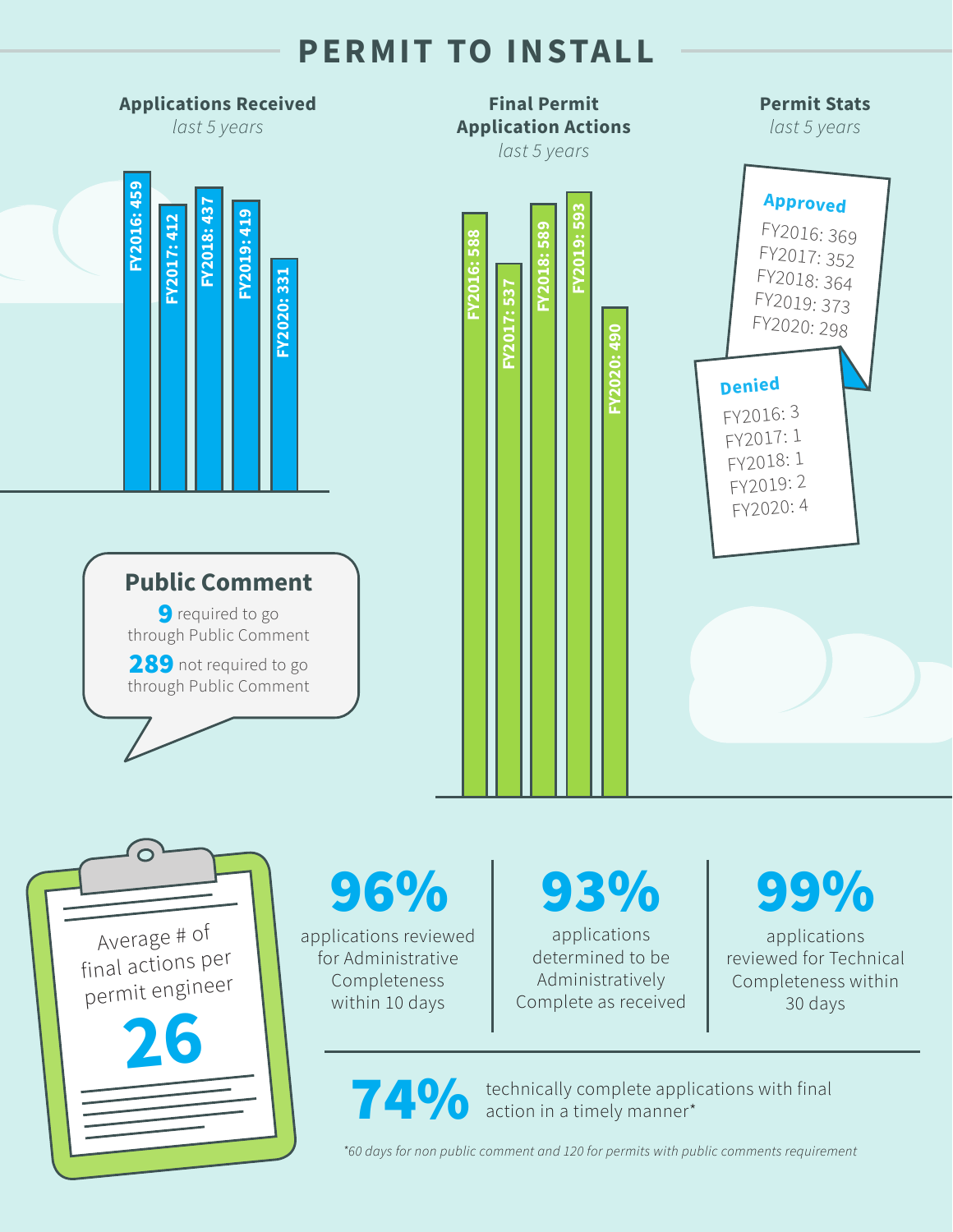## **PERMITTLE V**

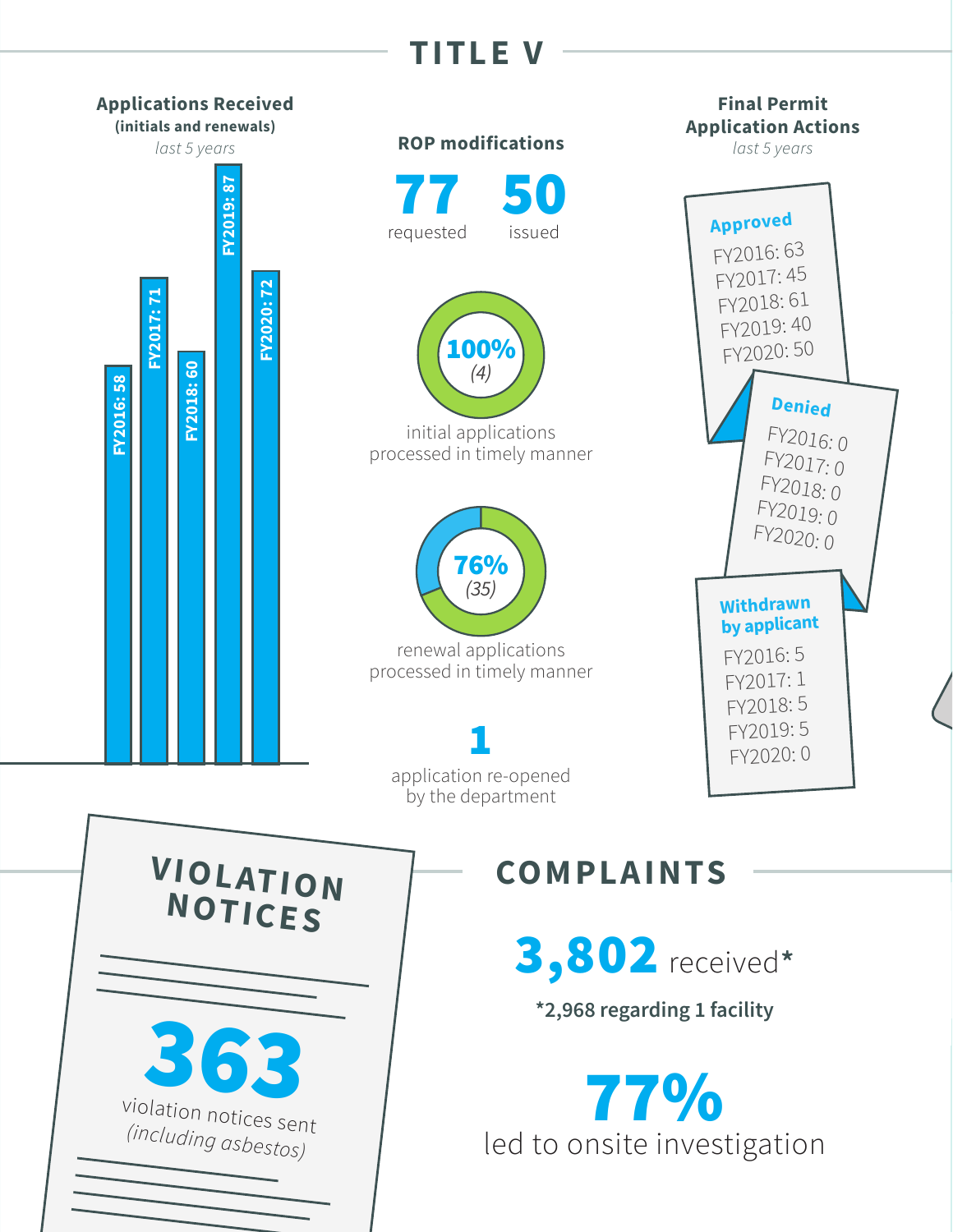## **ENFORCEMENT ACTIONS**